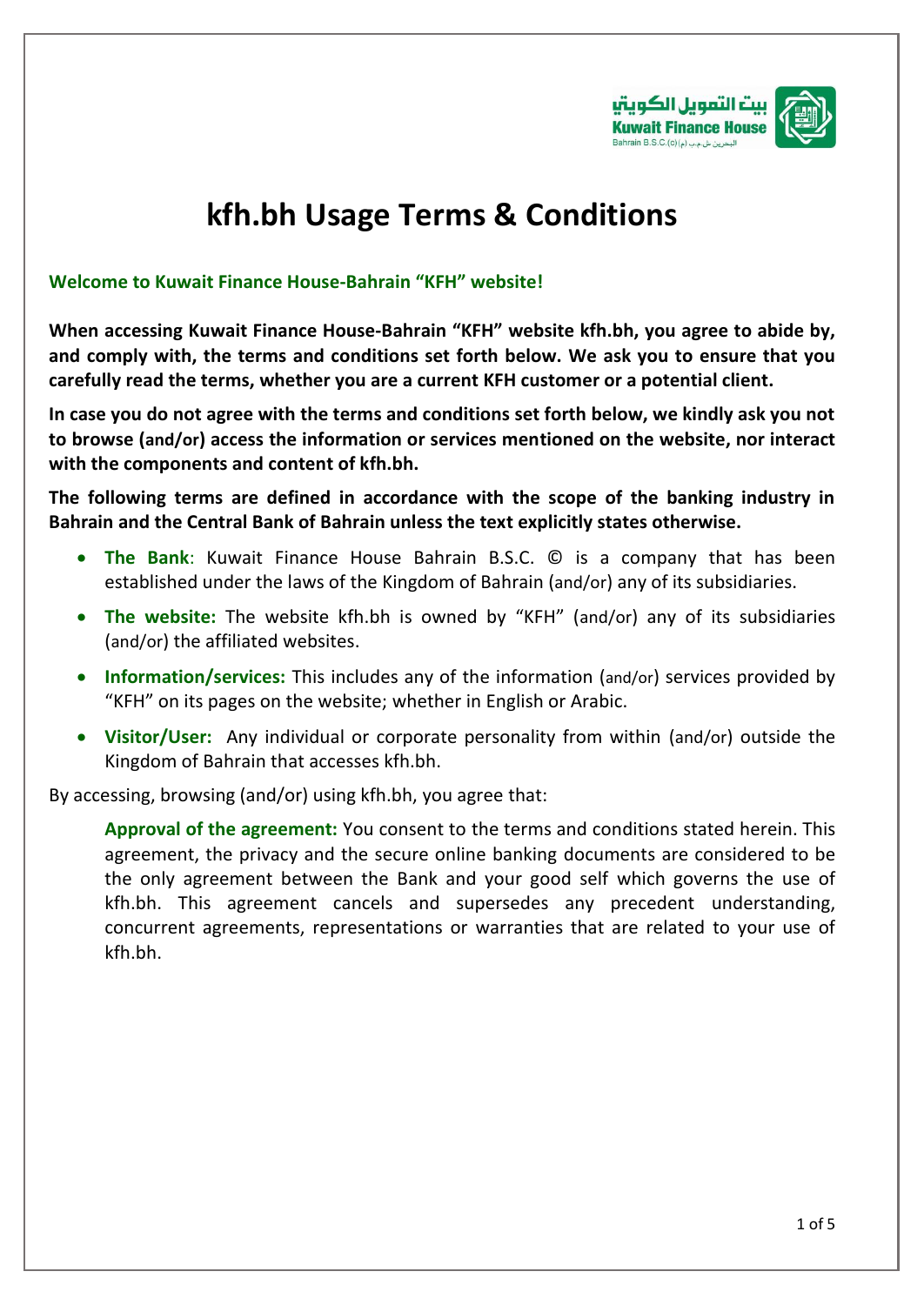

The Bank has the absolute right to make any amendments to the agreement as it deems appropriate (and/or) as per the requirements of the Central Bank of Bahrain without directly informing you. The Bank may amend this agreement at any time, and such amendment shall be published on kfh.bh. It is incumbent upon you to review and approve this agreement before proceeding to use kfh.bh.

• **Copyright:** The official website address 'kfh.bh' and its contents, including but not limited to, texts or parts thereof, diagrams or parts thereof, designs or parts thereof, images or parts thereof, whether in Arabic or English, digital or otherwise, are secured under the law of copyrights and trade names, and intellectual property rights, in the Kingdom of Bahrain. You are prohibited to copy, redistribute, use, disseminate, or print any of the marketing and advertising material or any part thereof including from any other websites linked to this agreement. This excludes instances permitted by the relevant laws of the Kingdom of Bahrain and when prior approval is obtained, from the marketing function affiliated to the Group Strategy and Corporate Affairs at Kuwait Finance House "KFH".

This means that you will not, amongst other things, use, acquire, quote any text content (and/or) digital document (and/or) visual image that is directly or indirectly linked to the website. Also, it is prohibited to note, transfer (and/or) copy any information (and/or) marketing (and/or) advertising material available on the website that may constitute a waiver or partial waiver of the intellectual property rights for the whole (or part of the) material.

• **Trade names, trademarks, websites and logos names:** The logo of the Bank, "KFH", and all the trademarks of the conventional and e-banking services of the Bank, registered in The Ministry of Industry, Commerce & Tourism, and Bahrain Chamber of Commerce and Industry of the Kingdom of Bahrain, and the names of websites associated with the Bank's website are privately owned by the Bank. However, trademark contents of the website (and/or) other trade names not linked with the Bank are owned by the companies referred to as accredited suppliers to the Bank.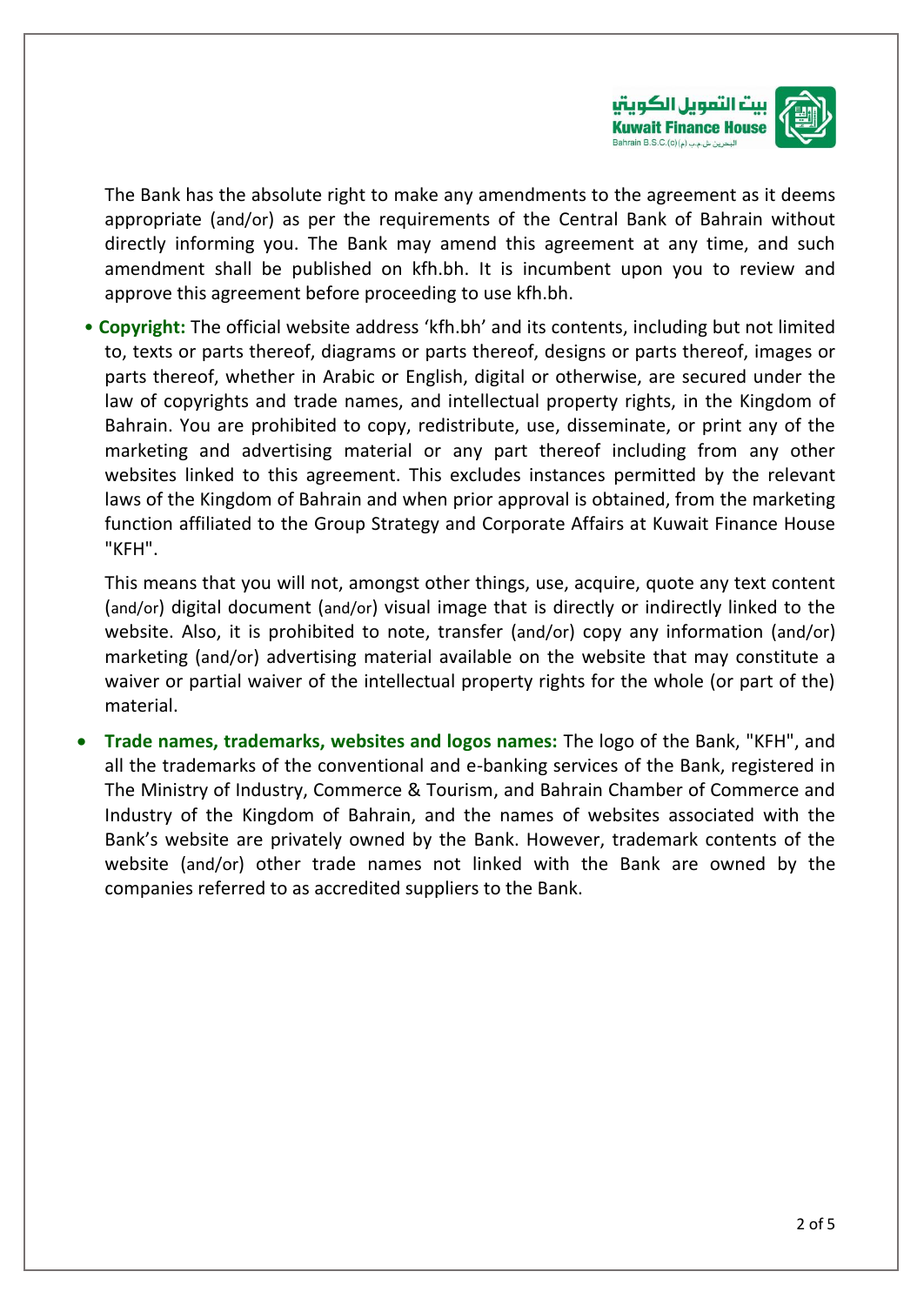

• **The right of use limits:** Reviewing, printing, downloading, uploading any text content, whether graphical or documentary, from the website, gives you a non-exclusive limited license for your personal use only, not to be used to copy, distribute, re-license to third parties, sell (and/or) any other similar purpose.

Also, it is not permitted to copy any part of the text and visual content, forms, documents (and/or) integrate that part in any retrieval system, be it electronic or manual, beyond the limits of the purpose of personal use.

- **Drafting, adding, cancelling, and amending:** The Bank has the absolute right to edit (and/or) re-edit the Arabic and English website content (and/or) add, cancel, whether fully or partially improving the terms and conditions of the agreement as it deems appropriate. The Bank retains the full right to select the appropriate wording whether by adding, amending (and/or) cancelling any text, (and/or) digital document, information or part thereof (and/or) other content linked directly (and/or) indirectly to the content of the website as marketing (and/or) advertising materials.
- **Clearance:** By reading, reviewing, using (and/or) availing any service (and/or) banking information from this website, you hereby consent to clear "KFH", its branches, its subsidiaries, associates, and suppliers of all and any breaches of the law, regulation and/or commercial agreements or allegations of such arising out of the use of kfh.bh. You also agree to defend the aforementioned against any claimed breaches and clear them of any damages resulting from any responsibilities, losses, direct/indirect claims, compensation, payments including any legal and judicial fees due to a breach in the terms and conditions of the agreement (and/or) when using the "KFH" website. In addition, the clearance is also applicable on all the Bank's staff, individually or collectively, as well as all partners and commercial suppliers in accordance with legal agreements subject to the provisions of the agreements of the commercial code of the Kingdom of Bahrain, (and/or) lawyers of the Bank, whether workers, (and/or) independent individuals, (and/or) law firms inside (and/or) outside the Kingdom of Bahrain.
- **Unauthorized to change username (and/or) password:** Your right to use the website cannot be ceded to others, whether you are an individual or corporate personality. The password you have from the Bank allows you access to your own personal banking information (and/or) banking documents on 'KFHBonline'. The Bank bears no legal or judicial responsibility for any breach, whether deliberate or not, for any dissemination of your personal password that you may have directly or indirectly brought about.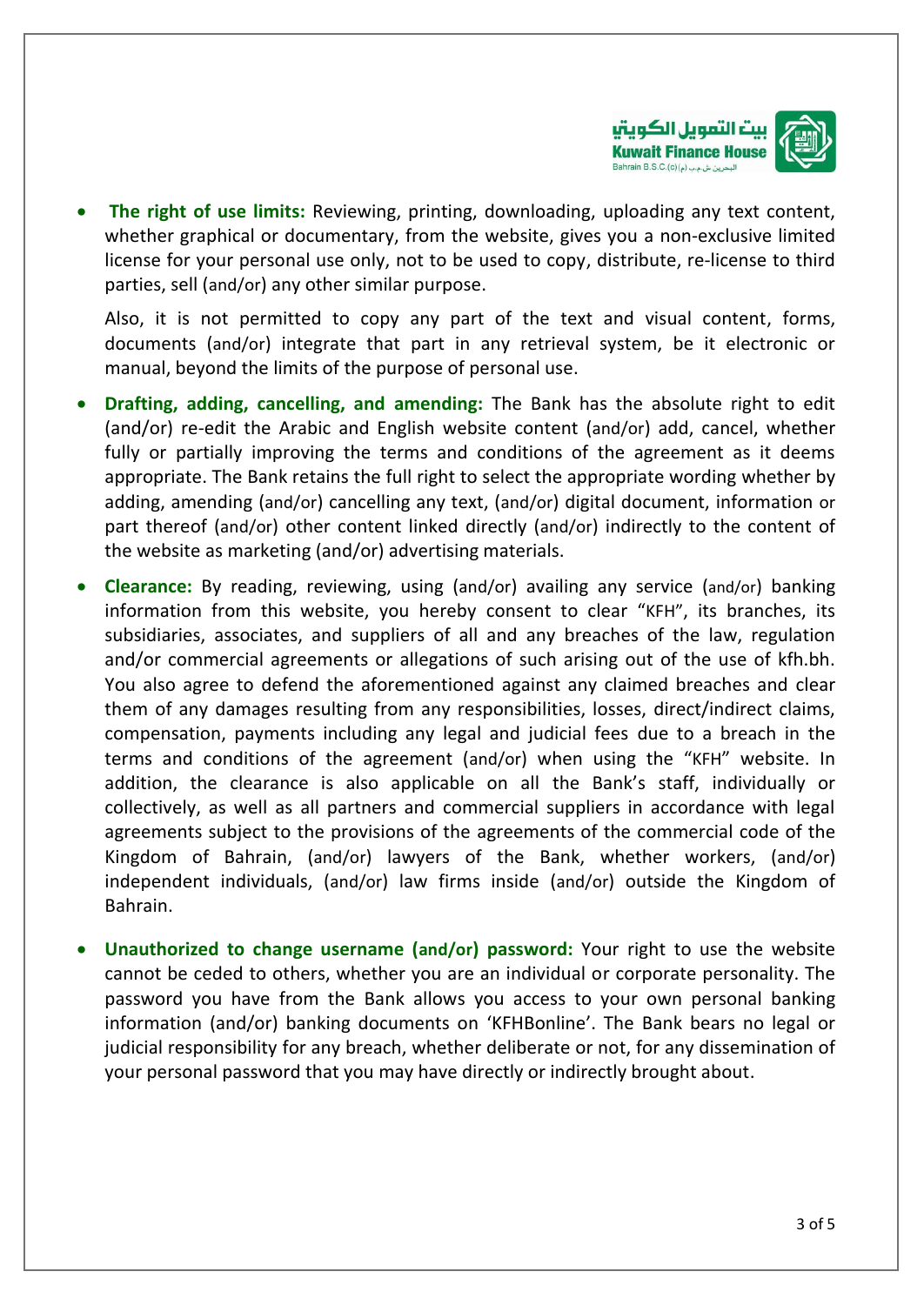

- **Disclaimer and Limitation of Liability:** All or part of the banking products and services available on or through the website (whether you are an individual or corporate personality), are offered based on availability at the Bank and its branches. The Bank will not, under any circumstance, be liable for any damage, whether direct or indirect, including direct/indirect special and consequential damage, loss (and/or) expense incurred as a result of any failure to perform, error, omissions, interruption, disruption, delay in operation or broadcasting, whether due to computer virus, malicious software (and/or) other cause involving corrupting or destructive features or systems, whether the result of a breach of this agreement (and/or) warranties, caused by indifference, or due to any other reason. This limitation is notwithstanding the Bank (and/or) its representatives being informed of the possibility of such damage, loss (and/or) direct/indirect expenses. We consider this disclaimer and limitation of liability to be a key element of the relationship between the Bank and your good self.
- **• Use of Information:** The Bank reserves the absolute and full right to use (and/or) process all the information obtained through your use of the website, as well as all information received from you in any way consistent with the privacy document for this particular website.
- **Privacy Policy:** You acknowledge that the Privacy Policy is an integral part of this agreement, and that it is owned by the Bank. The Bank has the right to amend its content from time to time (and/or) in accordance with the regulatory requirements in form (and/or) substance, without having to refer to others.
- **Data and information:** The website may encompass data and information related to the vision and mission of the Bank, its credit ratings, regulatory requirements and disclosures, indicators of the financial performance of previous years, the approved financial and non-financial annual reports, unaudited financial statements, ratings and awards won by the Bank, special reports such as the sustainability report, real estate reports, economic reports, exchange rates to convert the Arab and foreign currencies against the Bahraini Dinar, gold trading prices, car offers to own (and/or) to lease, currency converter output, the Bank's daily news which may be considered to be preliminary data or information, and may be based assumptions and estimates.